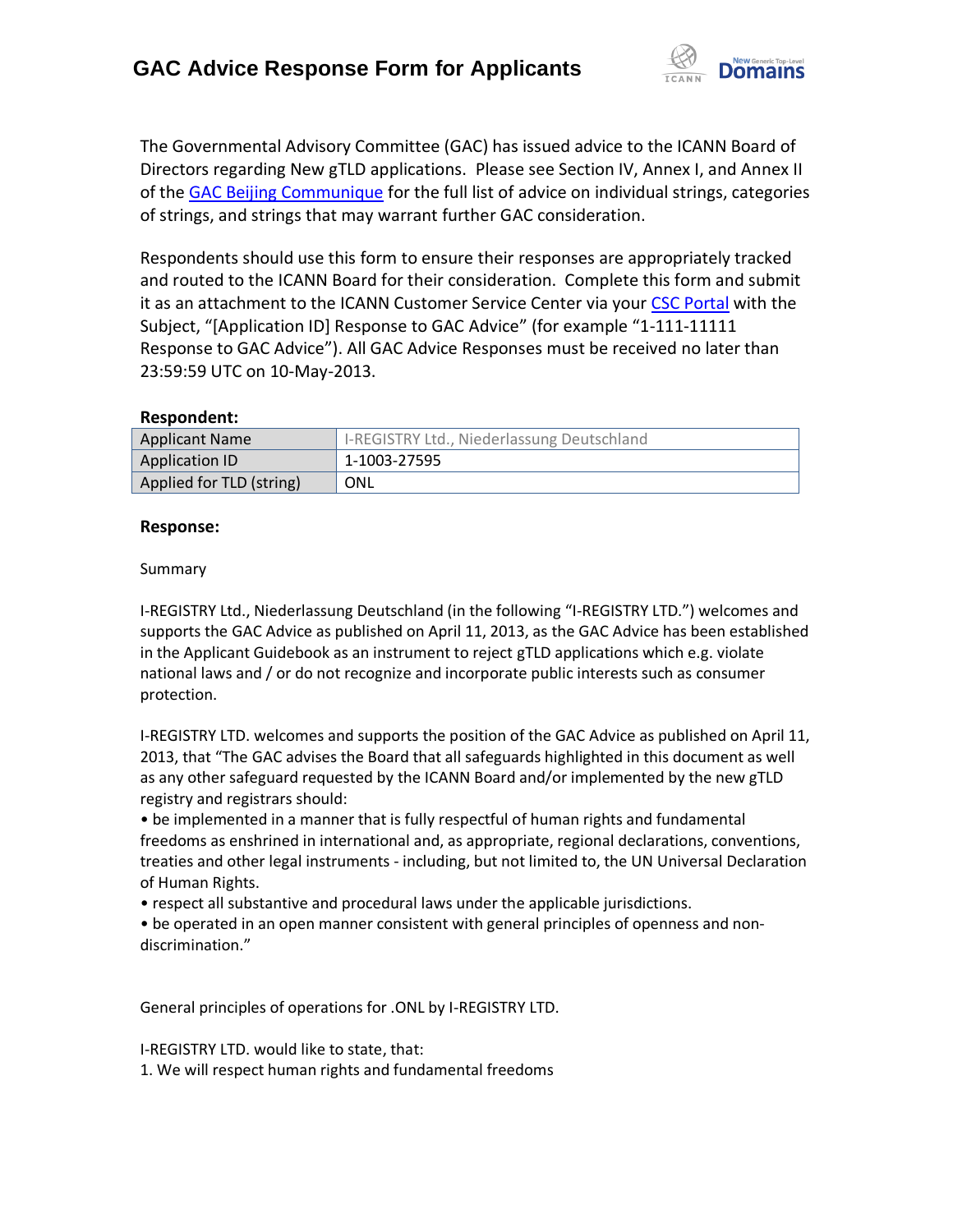## **GAC Advice Response Form for Applicants**



We fully support human rights and fundamental freedoms of mankind, this includes but is not limited to the UN declaration of rights . In this respect we would like to emphasize two principles of the UN declaration of rights:

Everyone is entitled to all the rights and freedoms set forth in this Declaration, without distinction of any kind.

Article 19: Everyone has the right to freedom of opinion and expression; this right includes freedom to hold opinions without interference and to seek, receive and impart information and ideas through any media and regardless of frontiers.

2. We will respect national laws

I-REGISTRY Ltd. is aware that the use of the internet including the registration and use of internet domain names may effect third party's rights, including but not limited to, personal rights, privacy rights, data privacy rights and intellectual property rights as well as criminal laws, civil laws and administrative laws, including the regulations concerning the privacy law and consumer protection. I-REGISTRY Ltd. understands that aforesaid rights and laws might, as the case may be, follow different legislatures and jurisdictions due to the internationality of the internet.

I-REGISTRY Ltd. respects and acknowledges the national legal systems of all national legitimate constitutional states as well as higher-level and superior laws, regulations and conventions and uses its best endeavors to anticipate and to impede any unlawful violations and infringements and to support law enforcements to the legitimate extent. That said, also I-REGISTRY Ltd.'s partners are expected to respect, acknowledge and comply with all the international legal provisions which might be effected, independent from the partner's location, its seat of business or place of origin.

I-REGISTRY Ltd. developed different measures in order to meet this admission. For example, I-REGISTRY Ltd. supports ICANN's Transfer Dispute Resolution Process, established a rights protection system, provides a concrete and binding Anti-Abuse Policy, provides a point-ofcontact information for reporting suspected abuse, commits to rapid identification and resolution of abuse including suspensions, ensures completeness of WHOIS information at the time of registration; publishing and maintains procedures for removing orphan glue records for names removed from the zone, and establishes measures to deter WHOIS abuse. 3. We will operate the TLD in an open manner consistent with general principles of openness

and non‐discrimination

The fundamental goals of the Introduction of New gTLDs are:

The new gTLD program will create a means for prospective registry operators to apply for new gTLDs, and create new options for consumers in the market.

To foster diversity, encourage competition, and enhance the utility of the DNS.

ICANN expects a diverse set of applications for new gTLDs, including IDNs, creating significant potential for new uses and benefit to Internet users across the globe.

We fully support these goals with the underlying principles of openness and non-discrimination and which will lead to greater choice and diversity for consumers based on competition among registries.

Detailed commitments by I-REGISTRY LTD. for .ONL based on General Safeguards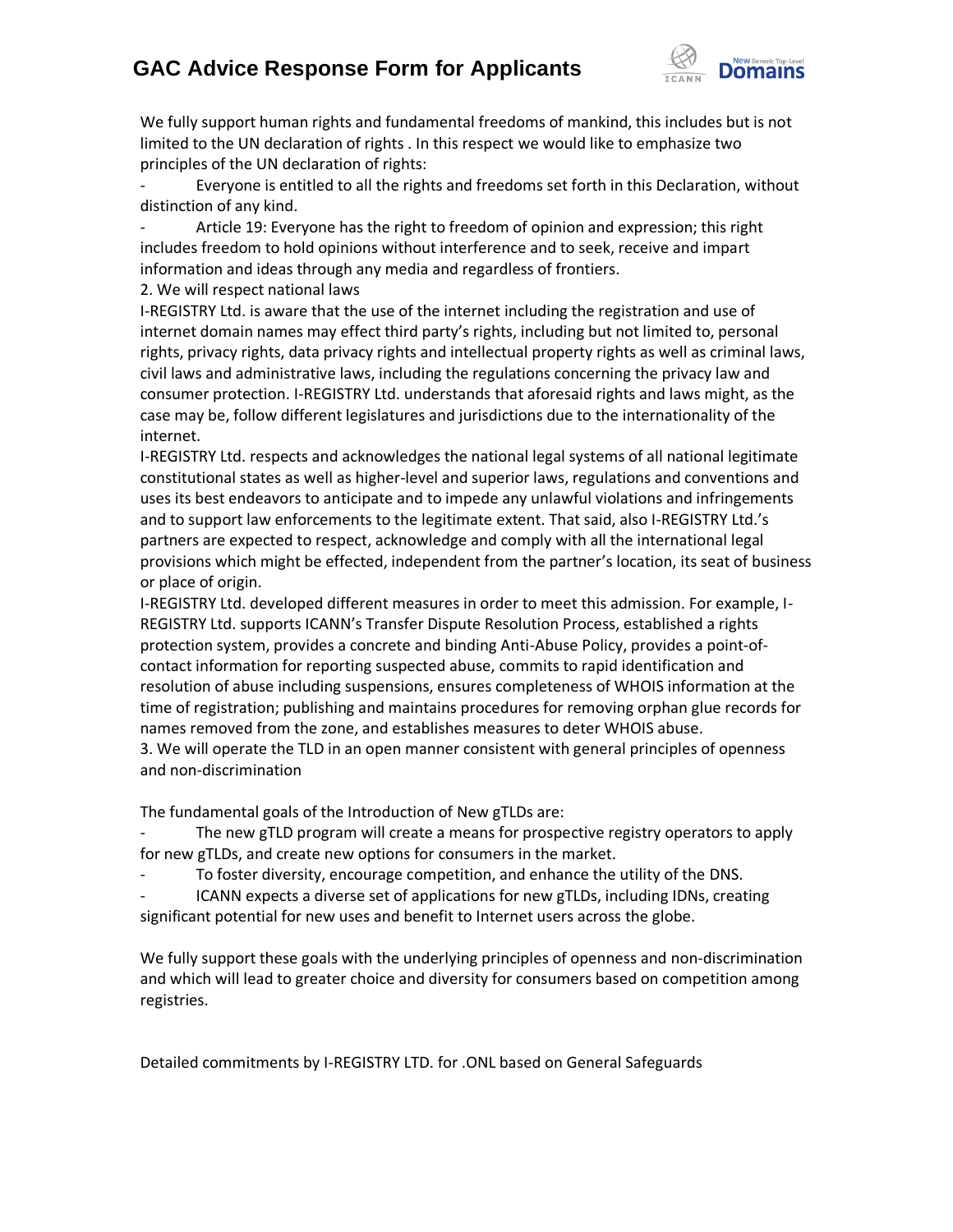## **GAC Advice Response Form for Applicants**



I-REGISTRY LTD., the applicant for the .ONL top-level domain, will implement as already stated in the application the following safeguards in a manner that (i) is fully respectful of human rights and fundamental freedoms as enshrined in international and, as appropriate, regional declarations, conventions, treaties and other legal instruments – including, but not limited to, the UN Universal Declaration of Human Rights, (ii) respects all substantive and procedural laws under the applicable jurisdictions, and (iii) the gTLD be operated in an open manner consistent with general principles of openness and non-discrimination. The safeguards will be subject to contractual oversight.

### The Safeguards are in detail:

1. WHOIS verification and checks - I-REGISTRY LTD. will conduct checks on a statistically significant basis to identify registrations in its gTLD with deliberately false, inaccurate or incomplete WHOIS data at least twice a year. Registry operators will weigh the sample towards registrars with the highest percentages of deliberately false, inaccurate or incomplete records in the previous checks. I-REGISTRY LTD. will notify the relevant registrar of any inaccurate or incomplete records identified during the checks, triggering the registrar's obligation to solicit accurate and complete information from the registrant.

2. Mitigating abusive activity - I-REGISTRY LTD. will ensure that terms of use for registrants include prohibitions against the distribution of malware, operation of botnets, phishing, piracy, trademark or copyright infringement, fraudulent or deceptive practices, counterfeiting or otherwise engaging in activity contrary to applicable law.

3. Security checks - While respecting privacy and confidentiality, I-REGISTRY LTD. will periodically conduct a technical analysis to assess whether domains in its gTLD are being used to perpetrate security threats, such as pharming, phishing, malware, and botnets. If I-REGISTRY LTD. identifies security risks that pose an actual risk of harm, I-REGISTRY LTD. will notify the relevant registrar and, if the registrar does not take immediate action, suspend the domain name until the matter is resolved.

4. Documentation - I-REGISTRY LTD. will maintain statistical reports that provide the number of inaccurate WHOIS records or security threats identified and actions taken as a result of its periodic WHOIS and security checks. I-REGISTRY LTD. will maintain these reports for the agreed contracted period and provide them to ICANN upon request in connection with contractual obligations.

5. Making and Handling Complaints - I-REGISTRY LTD. will ensure that there is a mechanism for making complaints to I-REGISTRY LTD. that the WHOIS information is inaccurate or that the domain name registration is being used to facilitate or promote malware, operation of botnets, phishing, piracy, trademark or copyright infringement, fraudulent or deceptive practices, counterfeiting or otherwise engaging in activity contrary to applicable law.

6. Consequences - Consistent with applicable law and any related procedures, I-REGISTRY LTD. shall ensure that there are real and immediate consequences for the demonstrated provision of false WHOIS information and violations of the requirement that the domain name should not be used in breach of applicable law; these consequences should include suspension of the domain name.

I-REGISTRY LTD. would like to note that registration policies will be setup according to this request.

I-REGISTRY LTD. reserves the right to supplement the answer to the GAC Advice with additional or amended commitments based on community feedback including the GAC. We're asked to